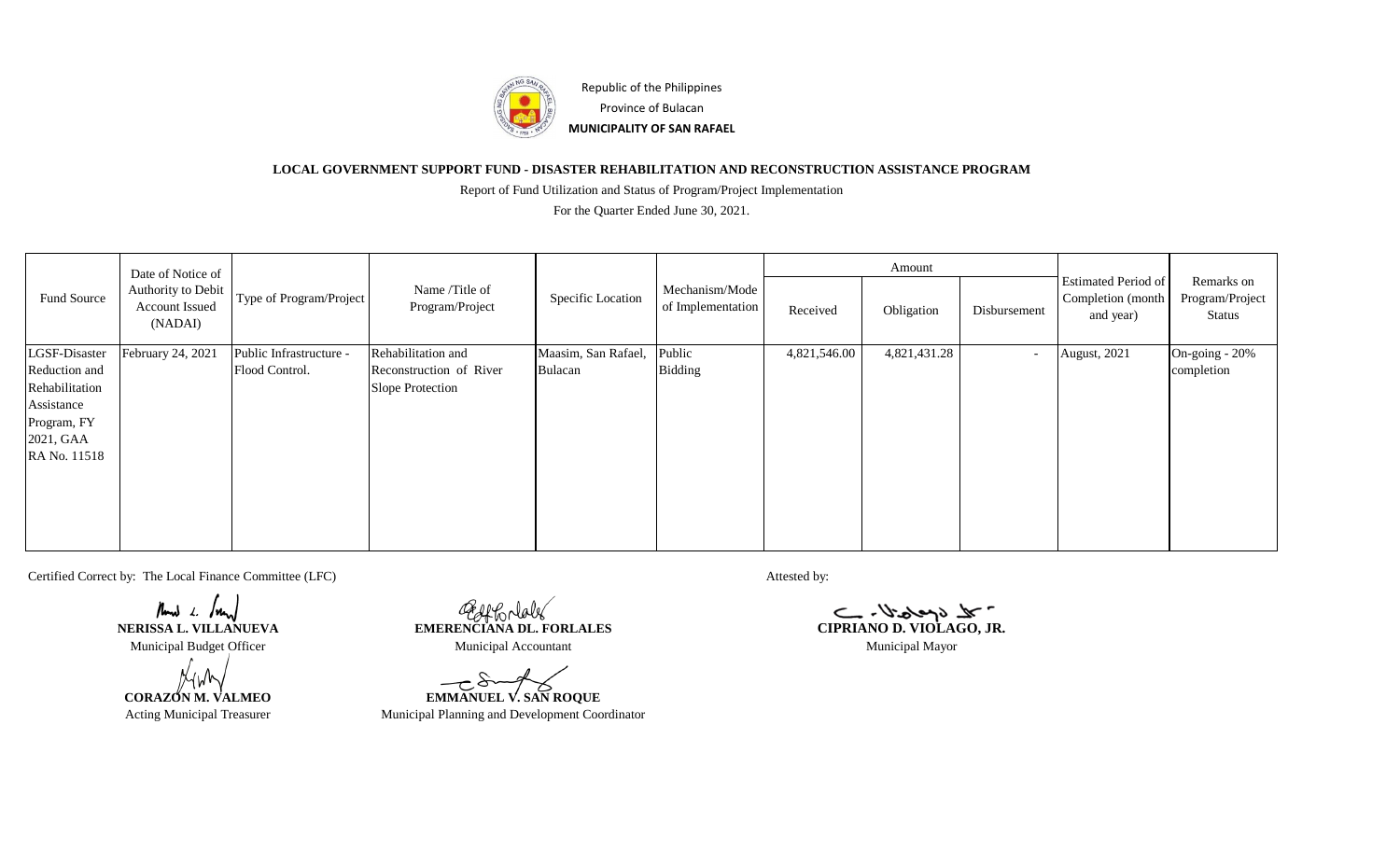

Republic of the Philippines Province of Bulacan **MUNICIPALITY OF SAN RAFAEL**

## **LOCAL GOVERNMENT SUPPORT FUND - DISASTER REHABILITATION AND RECONSTRUCTION ASSISTANCE PROGRAM**

For the Quarter Ended September 30, 2021. Report of Fund Utilization and Status of Program/Project Implementation

| Fund Source    | Date of Notice of  | Type of Program/Project | Name /Title of<br>Program/Project | Specific Location   | Mechanism/Mode    |              | Amount       |              | <b>Estimated Period of</b> | Remarks on      |
|----------------|--------------------|-------------------------|-----------------------------------|---------------------|-------------------|--------------|--------------|--------------|----------------------------|-----------------|
|                | Authority to Debit |                         |                                   |                     | of Implementation | Received     | Obligation   | Disbursement | Completion (month)         | Program/Project |
| LGSF-Disaster  | February 24, 2021  | Public Infrastructure - | Rehabilitation and                | Maasim, San Rafael, | Public            | 4,821,546.00 | 4,821,431.28 | $\sim$       | August, 2021               | 100%            |
| Reduction and  |                    | Flood Control.          | Reconstruction of River           | Bulacan             | <b>Bidding</b>    |              |              |              |                            | completed       |
| Rehabilitation |                    |                         | Slope Protection                  |                     |                   |              |              |              |                            |                 |
| Assistance     |                    |                         |                                   |                     |                   |              |              |              |                            |                 |
| Program, FY    |                    |                         |                                   |                     |                   |              |              |              |                            |                 |
| 2021, GAA      |                    |                         |                                   |                     |                   |              |              |              |                            |                 |
| RA No. 11518   |                    |                         |                                   |                     |                   |              |              |              |                            |                 |
|                |                    |                         |                                   |                     |                   |              |              |              |                            |                 |
|                |                    |                         |                                   |                     |                   |              |              |              |                            |                 |
|                |                    |                         |                                   |                     |                   |              |              |              |                            |                 |
|                |                    |                         |                                   |                     |                   |              |              |              |                            |                 |
|                |                    |                         |                                   |                     |                   |              |              |              |                            |                 |

Certified Correct by: The Local Finance Committee (LFC) Attested by: Attested by:

Mand  $1.$  Mand

Geoffondales **NERISSA L. VILLANUEVA EMERENCIANA DL. FORLALES CIPRIANO D. VIOLAGO, JR.** Municipal Budget Officer Municipal Municipal Accountant Municipal Mayor

 $-\infty$ **CORAZON M. VALMEO EMMANUEL V. SAN ROQUE**

Acting Municipal Treasurer Municipal Planning and Development Coordinator

 $-2\sqrt{3}$